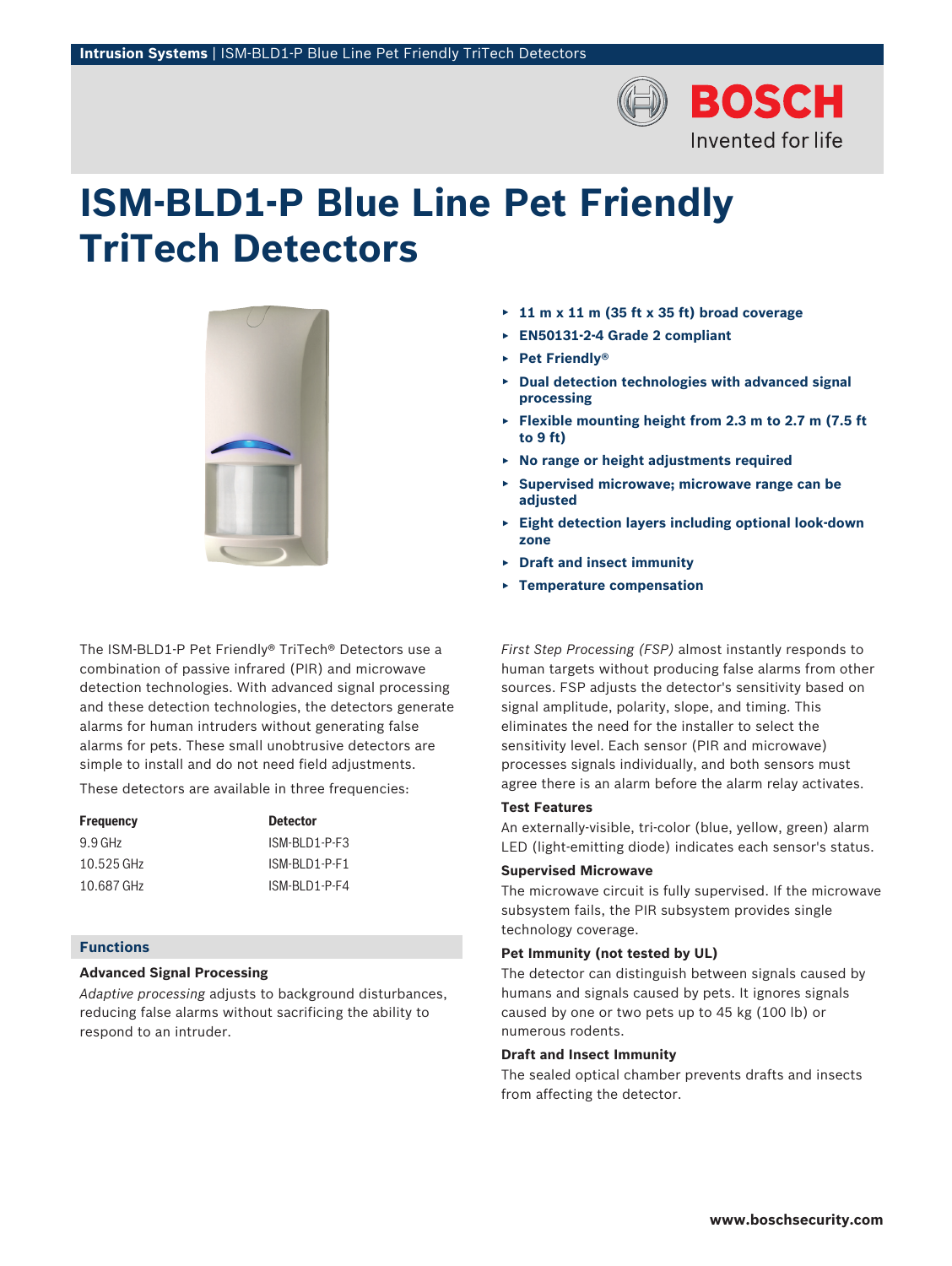#### **Temperature Compensation**

The detector adjusts its sensitivity to maintain its ability to identify human intruders at critical temperatures.

# **Certifications and Approvals**

| <b>Region</b>        | <b>Certification</b> |                                                                                                                                                                                                                                                                                                                                                                                                                       |
|----------------------|----------------------|-----------------------------------------------------------------------------------------------------------------------------------------------------------------------------------------------------------------------------------------------------------------------------------------------------------------------------------------------------------------------------------------------------------------------|
| Europe               | СE                   | 89/336/EEC, EN55022: 1998 +A1:<br>2000 + A2: 2003 (ANSI C63.4: 2001),<br>EN50130-4: 1996 +A1: 1998 +A2:<br>2003, EN61000-3-3: 1995 +A1: 2001,<br>EN61000-4-2: 1995 +A1: 1998 +A2:<br>2001, EN61000-4-3: 2002 +A1: 2002,<br>EN61000-4-4: 1995 +A1: 2000 +A2:<br>2001. EN61000-4-5: 1995 +A1: 2001.<br>EN61000-4-6: 1996 +A1: 2001,<br>EN61000-4-11:1994 +A1: 2001,<br>EN300440: 1996, TS 50131-2-2:2004<br>(Version 1) |
| Belgium              | <b>INCERT</b>        | B-509-0014/d                                                                                                                                                                                                                                                                                                                                                                                                          |
| Russia               | <b>GOST</b>          | ISM-BLD1-P-F1: IEC 60839-1-3-2001,<br>IEC 60839-2-2-2001. IEC<br>60839-2-6-2001, GOST 26342-84,<br>GOST 27990-88                                                                                                                                                                                                                                                                                                      |
|                      |                      | ISM-BLD1-P-F1: GOST 12997-84, GOST<br>R50009-2000, GOSTR51317.3.2-99,<br>GOST R 51317.3.3-99, GOST R MEK<br>60065-2002                                                                                                                                                                                                                                                                                                |
| <b>USA</b>           | UL<br><b>FCC</b>     | ANSR: Intrusion Detection Units (UL639),<br><b>ANSR7: Intrusion Detection Units</b><br>Certified for Canada (cULus)<br>ISM-BLD1-P-F1: ESVD1                                                                                                                                                                                                                                                                           |
| Italy                | <b>IMQ</b>           | $[-F1]$                                                                                                                                                                                                                                                                                                                                                                                                               |
| Canada               | IС                   | ISM-BLD1-P-F1: 1249A-ISMBLD1                                                                                                                                                                                                                                                                                                                                                                                          |
| Czech<br>Republic    | <b>NBU</b>           | SIM-BLD1-P-F1: T1209/2004                                                                                                                                                                                                                                                                                                                                                                                             |
| France               | <b>AFNOR</b>         | ISM-BLD1-P-F3: NF, A2P (282111-00)                                                                                                                                                                                                                                                                                                                                                                                    |
| Sweden               | <b>INTYG</b>         | ISM-BLD1-P-F1 only: Nr05-270; SBSC<br>larmklass 3, miljöklass 2                                                                                                                                                                                                                                                                                                                                                       |
| <b>Brazil</b>        | ANATEL               | ISM-BLD1-F1: 0251-06-1855                                                                                                                                                                                                                                                                                                                                                                                             |
| Australia<br>Ukraine | C-tick               | F1 model only<br>IEC 60839-1-3-2001,<br>IEC 60839-2-2-2001,<br>IEC 60839-2-6-2001, GOST 26342-84,<br>GOST 27990-88                                                                                                                                                                                                                                                                                                    |
| Europe               |                      | Complies with EN50131-2-4 Grade 2                                                                                                                                                                                                                                                                                                                                                                                     |

# **Installation/Configuration Notes**

#### **Application Information**

#### **Coverage Patterns**

**Note** An alarm occurs only when an intruder is detected in areas in which the PIR and microwave patterns overlap.



*Top View Broad: 11 m x 11 m (35 ft x 35 ft)*

1 Microwave coverage area 2 PIR coverage pattern



*Side View Broad: 11 m x 11 m (35 ft x 35 ft)*

| Microwave coverage area |  |  | PIR coverage pattern |
|-------------------------|--|--|----------------------|
|-------------------------|--|--|----------------------|

3 Two look-down zones

# **Mounting**

The recommended mounting height is 2.3 m to 2.7 m (7.5 ft to 9 ft).

The detector can be mounted:

- On a flat wall (surface, semi-flush) with the optional B335 Swivel-mount Bracket, or with the optional B328 Gimbal-mount Bracket,
- In the junction of two perpendicular walls, or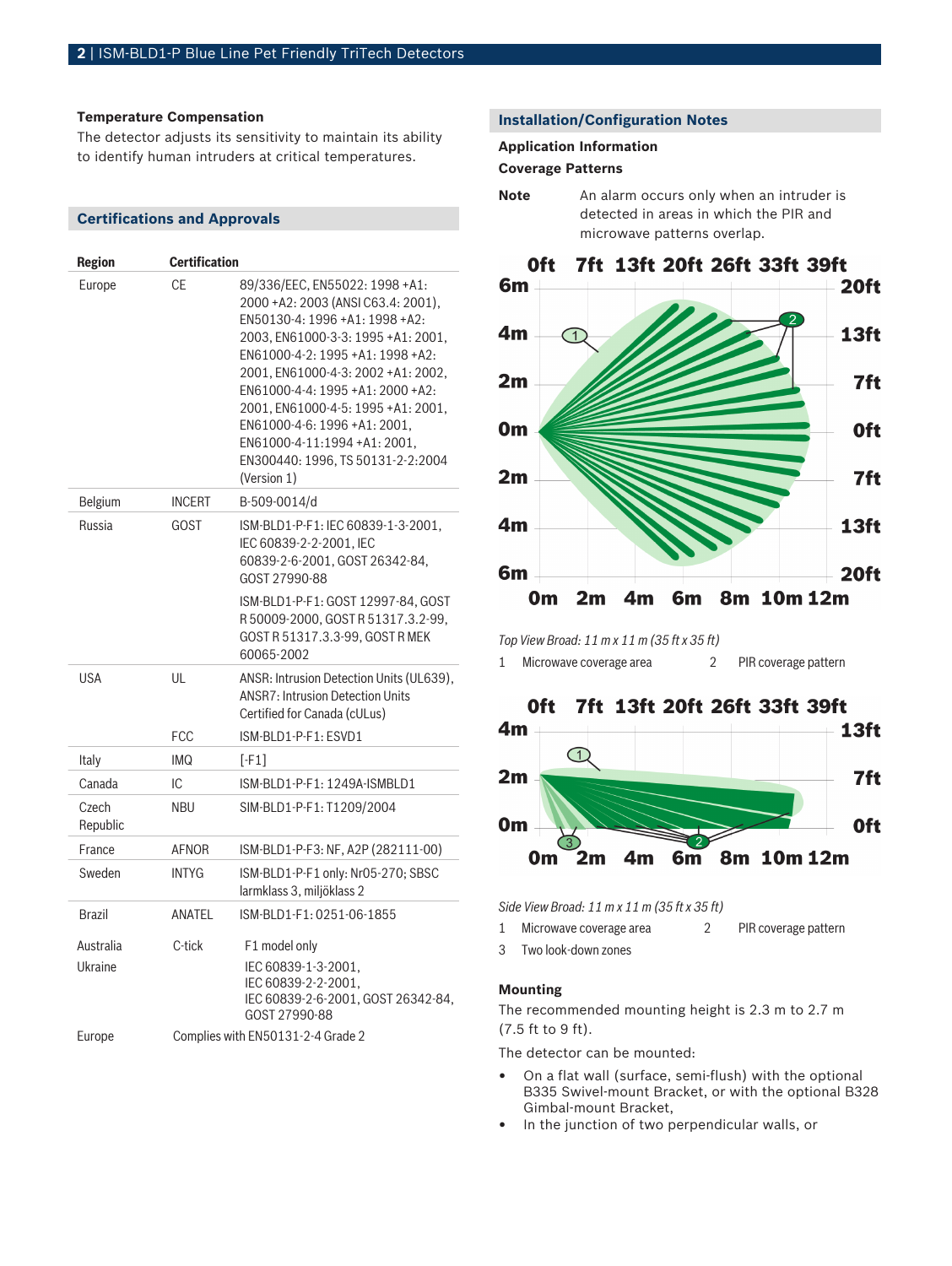• On the ceiling with the optional B338 Ceiling-mount Bracket.

# **Standby Power**

This detector has no internal standby battery. *For UL Listed product installations, 4 hr (60 mAh) of standby power must be supplied by the control unit or by a UL Listed burglary power supply.*

# **Parts Included**

| Quant. | <b>Component</b> |
|--------|------------------|
| 1      | Detector         |
| 1      | Hardware pack    |
| 1      | Literature pack  |

#### **Technical Specifications**

## **Environmental Considerations**

|  | Complies with EN50131-2-4 Environmental Class II, Security Grade 2 |  |
|--|--------------------------------------------------------------------|--|
|  |                                                                    |  |

| <b>Relative Humidity:</b> | 0 to 85%, non-condensing                                                                                                                            |
|---------------------------|-----------------------------------------------------------------------------------------------------------------------------------------------------|
| Temperature (operating):  | $-29^{\circ}$ C to $+49^{\circ}$ C ( $-20^{\circ}$ F to $+120^{\circ}$ F)<br>For UL Listed product installations,<br>0°C to +49°C (+32°F to +120°F) |

## **Mechanical Properties**

| Color:                                             | White                                                                                                                    |
|----------------------------------------------------|--------------------------------------------------------------------------------------------------------------------------|
| Dimensions:                                        | 13.2 cm x 6.1 cm x 4.8 cm<br>$(5.2$ in. x 2.4 in. x 1.9 in.)                                                             |
| Material:                                          | High-impact ABS plastic                                                                                                  |
| Radio Frequency<br>Interference (RFI)<br>Immunity: | No alarm or setup on critical frequencies in the<br>range from 26 MHz to 950 MHz at field strengths<br>less than 50 V/m. |
|                                                    |                                                                                                                          |

#### **Outputs**

| Digital Alarm: | 5 V normally, ground for 4 sec during alarm.                                                                                               |
|----------------|--------------------------------------------------------------------------------------------------------------------------------------------|
| Relay:         | Solid state, supervised Form A normally-closed (NC)<br>contacts rated for 125 mA, 28 VDC, 3 W.                                             |
| Tamper:        | Normally-closed (NC) contacts (with cover on) rated at<br>28 VDC, 125 mA maximum.<br>Connect tamper circuit to 24-hour protection circuit. |

#### **Power Requirements**

| Current (Alarm):     | $22 \text{ mA}$         |
|----------------------|-------------------------|
| Current (Standby):   | 15 mA maximum at 12 VDC |
| Voltage (Operating): | 10 VDC to 14 VDC        |

#### **Trademarks**

Pet Friendly® and TriTech® are registered trademarks of Bosch Security Systems in the United States.

| <b>Ordering Information</b>                                                                                                                                                                                                              |                      |
|------------------------------------------------------------------------------------------------------------------------------------------------------------------------------------------------------------------------------------------|----------------------|
| <b>ISM-BLD1-P Blue Line TriTech Detector</b><br>$(10.525 \text{ GHz})$<br>10.525 GHz                                                                                                                                                     | ISM-BLD1-P-F1        |
| <b>ISM-BLD1-P Blue Line TriTech Detector</b><br>$(9.9$ GHz)<br>9.9 GHz                                                                                                                                                                   | ISM-BLD1-P-F3        |
| <b>ISM-BLD1-P Blue Line TriTech Detector</b><br>$(10.687 \text{ GHz})$<br>10.687 GHz                                                                                                                                                     | ISM-BLD1-P-F4        |
| <b>Accessories</b>                                                                                                                                                                                                                       |                      |
| <b>ISM-BLA1-CC Blue Line Color Camera</b><br><b>Module (NTSC format)</b><br>NTSC format                                                                                                                                                  | <b>ISM-BLA1-CC-N</b> |
| <b>ISM-BLA1-CC Blue Line Color Camera</b><br><b>Module (PAL format)</b><br>PAI format                                                                                                                                                    | <b>ISM-BLA1-CC-P</b> |
| <b>ISM-BLA1-LM Blue Line Nightlight Module</b><br>Fits all Blue Line detectors                                                                                                                                                           | <b>ISM-BLA1-LM</b>   |
| <b>ISM-BLA1-SM Blue Line Sounder Module</b><br>Fits all Blue Line detectors                                                                                                                                                              | ISM-BLA1-SM          |
| <b>B328 Gimbal-mount Bracket</b><br>Mounts on a single-gang box and allows rota-<br>tion of a detector. Wires are hidden inside.                                                                                                         | <b>B328</b>          |
| <b>Swiveling B335-3 low-profile mount</b><br>Swiveling, low-profile, plastic mount for wall<br>mounting. The vertical swivel range is $+10^{\circ}$ to<br>-20°, while the horizontal swivel range is<br>±25°. Available in triple packs. | <b>B335-3</b>        |
| <b>B338 Universal Ceiling-mount Bracket</b><br>Swiveling plastic mount for ceiling mounting.<br>The vertical swivel range is $+7^{\circ}$ to -16°, while<br>the horizontal swivel range is $\pm 45^{\circ}$ .                            | <b>B338</b>          |